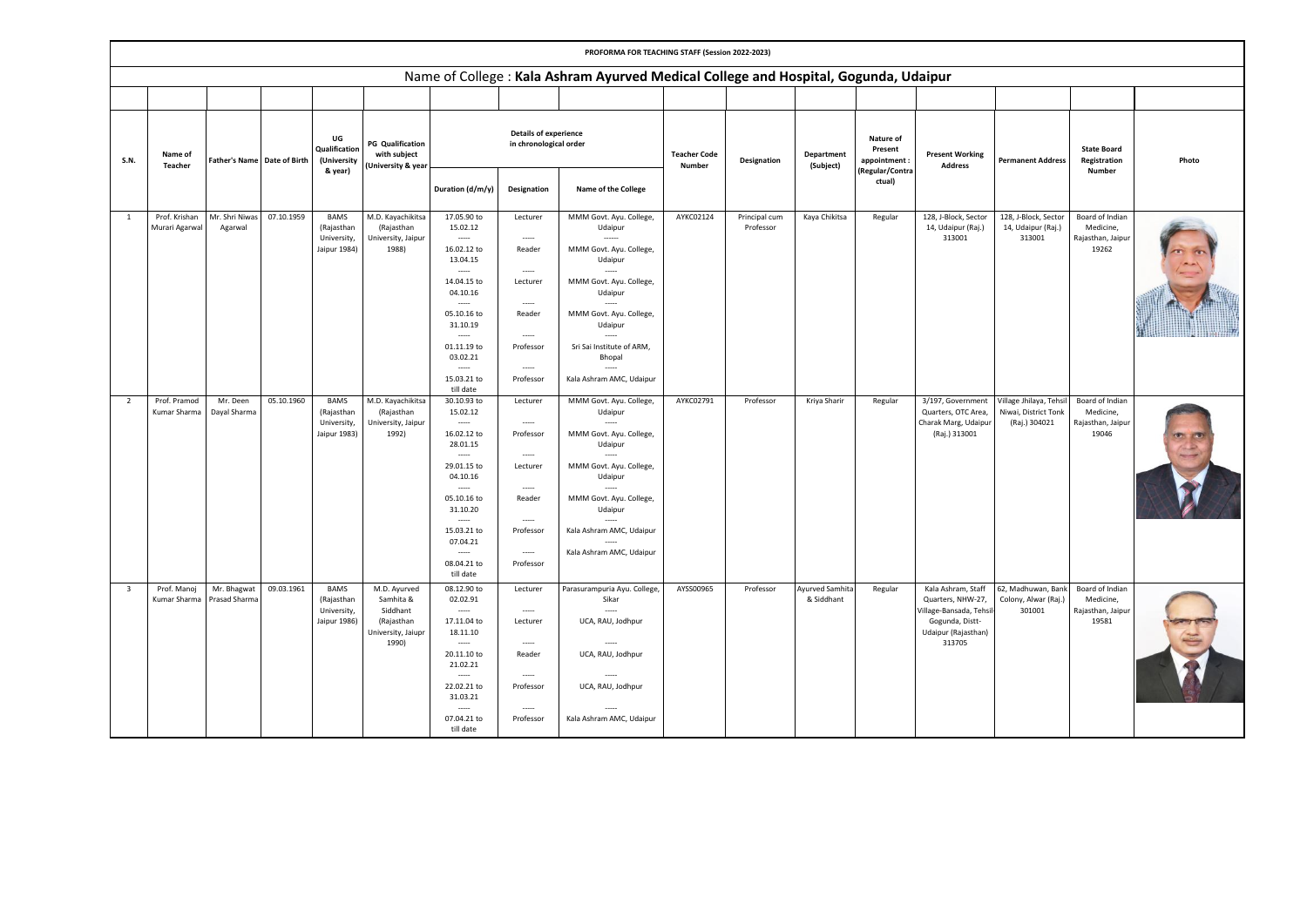| $\overline{4}$ | Prof. Ram Veer<br>Sharma | Mr. Ram<br>Naresh Sharma | 10.07.1960 | <b>BAMS</b> (Gujrat<br>Ayurved | M.D. Prasuti<br>Tantra (Gujrat         | 17.12.90 to<br>04.04.96              | Lecturer                           | SBLD, Sardarshahar                                         | AYPS00997 | Professor | Prasuti Tantra<br>evam Striroga | Regular | 98, Block-I, Sector 14 98, Block-I, Sector 14<br>Hiran Magri, Udaipur | Hiran Magri, Udaipur              | Board of Indian<br>Medicine,   |  |
|----------------|--------------------------|--------------------------|------------|--------------------------------|----------------------------------------|--------------------------------------|------------------------------------|------------------------------------------------------------|-----------|-----------|---------------------------------|---------|-----------------------------------------------------------------------|-----------------------------------|--------------------------------|--|
|                |                          |                          |            | University,<br>Jamnagar        | Ayurved<br>University,                 | 29.08.07 to                          | $\sim$<br>Lecturer                 | MMM Govt. Ayu. College,                                    |           |           |                                 |         | (Raj.) 313001                                                         | (Raj.) 313001                     | Rajasthan, Jaipur<br>23443     |  |
|                |                          |                          |            | 1983)                          | Jamnagar 1988)                         | 15.02.12                             |                                    | Udaipur                                                    |           |           |                                 |         |                                                                       |                                   |                                |  |
|                |                          |                          |            |                                |                                        | $\cdots$<br>16.12.12 to              | $\sim$<br>Reader                   | MMM Govt. Ayu. College,                                    |           |           |                                 |         |                                                                       |                                   |                                |  |
|                |                          |                          |            |                                |                                        | 27.01.15                             | $\sim$                             | Udaipur                                                    |           |           |                                 |         |                                                                       |                                   |                                |  |
|                |                          |                          |            |                                |                                        | 28.01.15 to                          | Lecturer                           | MMM Govt. Ayu. College,                                    |           |           |                                 |         |                                                                       |                                   |                                |  |
|                |                          |                          |            |                                |                                        | 04.10.16                             | $\sim$                             | Udaipur                                                    |           |           |                                 |         |                                                                       |                                   |                                |  |
|                |                          |                          |            |                                |                                        | 05.10.16 to<br>29.04.18              | Reader                             | MMM Govt. Ayu. College,<br>Udaipur                         |           |           |                                 |         |                                                                       |                                   |                                |  |
|                |                          |                          |            |                                |                                        | $\cdots$                             | $\cdots$                           |                                                            |           |           |                                 |         |                                                                       |                                   |                                |  |
|                |                          |                          |            |                                |                                        | 30.04.18 to<br>31.07.20              | Professor                          | MMM Govt. Ayu. College,<br>Udaipur                         |           |           |                                 |         |                                                                       |                                   |                                |  |
|                |                          |                          |            |                                |                                        | 04.08.20 to                          | $\sim$<br>Professor                | BLNSS, MIAER, Mandsaur                                     |           |           |                                 |         |                                                                       |                                   |                                |  |
|                |                          |                          |            |                                |                                        | 23.02.21<br>-----                    | $\cdots$                           | Kala Ashram AMC, Udaipur                                   |           |           |                                 |         |                                                                       |                                   |                                |  |
|                |                          |                          |            |                                |                                        | 01.03.21 to                          | Professor                          |                                                            |           |           |                                 |         |                                                                       |                                   |                                |  |
| 5              | Prof. Sunil S.           | Mr. Shantilal            | 19.09.1977 | <b>BAMS</b> (Norh              | M.D.                                   | till date<br>01.12.08 to             | Lecturer                           | Vishnu Ayurved College,                                    | AYRB00795 | Professor | Rasa Shastra                    | Regular | Kachhaba, Gogunda,                                                    | 21, Housing Society,              | Maharashtra                    |  |
|                | Jain                     | Jain                     |            | Maharashtra                    | R.S. & B.K. (Rajiv                     | 31.08.09                             |                                    | Shoranur                                                   |           |           | evum Bhaisajya                  |         | Distt-Udaipur                                                         | Shahu Nagar,                      | Council of Indian              |  |
|                |                          |                          |            | University,<br>Jalgaon 2000)   | Gandhi University<br>of Health Science | $\cdots$<br>08.10.09 to              | $\sim$<br>Lecturer                 | Rajiv Gandhi Ayurved College,                              |           |           | Kalpana                         |         | (Rajasthan) 313705                                                    | Jalgaon,<br>Maharashtra, 425001   | Medicine<br>I-40290-A          |  |
|                |                          |                          |            |                                | Bangalore 2005)                        | 13.04.14<br>$\sim$                   | $\sim$                             | Bhopal                                                     |           |           |                                 |         |                                                                       |                                   |                                |  |
|                |                          |                          |            |                                |                                        | 14.04.14 to                          | Reader                             | Rajiv Gandhi Ayurved College,                              |           |           |                                 |         |                                                                       |                                   |                                |  |
|                |                          |                          |            |                                |                                        | 21.01.15                             | $\overline{\phantom{a}}$           | Bhopal                                                     |           |           |                                 |         |                                                                       |                                   |                                |  |
|                |                          |                          |            |                                |                                        | 22.01.15 to<br>06.01.19              | Reader                             | Kala Ashram Ayurved Medical<br>College & Hospital, Udaipur |           |           |                                 |         |                                                                       |                                   |                                |  |
|                |                          |                          |            |                                |                                        | $\cdots$                             | $\sim$                             | Kala Ashram Ayurved Medical                                |           |           |                                 |         |                                                                       |                                   |                                |  |
|                |                          |                          |            |                                |                                        | 07.01.19 to                          | Professor                          | College & Hospital, Udaipur                                |           |           |                                 |         |                                                                       |                                   |                                |  |
|                |                          |                          |            |                                |                                        | till date                            |                                    |                                                            |           |           |                                 |         |                                                                       |                                   |                                |  |
| 6              | Prof. Vishnu             | Mr. Jagdish              | 15.10.1973 | <b>BAMS</b>                    | M.D. Kaya Chikitsa                     | 01.02.04 to                          | Lecturer                           | CDC AMC, Yamuna Nagar                                      | AYKC01140 | Professor | Swasthvritta &                  | Regular | 39, Hanuman Nagar,                                                    | 39, Hanuman Nagar                 | Board of Indian                |  |
|                | Kumar Mittal             | Prasad Mittal            |            | (Rajasthan<br>University,      | (Rajasthan<br>University, Jaipur       | 30.09.06<br>$\overline{\phantom{a}}$ | $\sim$                             | SMR AMC, Charkhi Dadri                                     |           |           | Yoga                            |         | Jhamar Kotra Road,<br>Manwakheda, Udaipur                             | Jhamar Kotra Road,<br>Manwakheda, | Medicine,<br>Rajasthan, Jaipur |  |
|                |                          |                          |            | Jaipur 1997)                   | 2003)                                  | 01.10.06 to<br>31.01.09              | Lecturer                           |                                                            |           |           |                                 |         | (Raj.) 313002                                                         | Udaipur (Raj.)<br>313002          | 23149                          |  |
|                |                          |                          |            |                                |                                        |                                      |                                    | SMR AMC, Charkhi Dadri                                     |           |           |                                 |         |                                                                       |                                   |                                |  |
|                |                          |                          |            |                                |                                        | 01.02.09 to                          | Reader                             |                                                            |           |           |                                 |         |                                                                       |                                   |                                |  |
|                |                          |                          |            |                                |                                        | 04.07.11                             |                                    | CAMCH, Gwallior                                            |           |           |                                 |         |                                                                       |                                   |                                |  |
|                |                          |                          |            |                                |                                        | <b>Section</b><br>05.07.11 to        | $\sim$<br>Reader                   | SMR AMC, Charkhi Dadri                                     |           |           |                                 |         |                                                                       |                                   |                                |  |
|                |                          |                          |            |                                |                                        | 30.09.11                             |                                    |                                                            |           |           |                                 |         |                                                                       |                                   |                                |  |
|                |                          |                          |            |                                |                                        | 01.10.11 to                          | $\sim$<br>Reader                   | SMR AMC, Charkhi Dadri                                     |           |           |                                 |         |                                                                       |                                   |                                |  |
|                |                          |                          |            |                                |                                        | 02.09.12                             |                                    |                                                            |           |           |                                 |         |                                                                       |                                   |                                |  |
|                |                          |                          |            |                                |                                        | $\sim$<br>03.09.12 to                | $\overline{\phantom{a}}$<br>Reader | Mansarovar AMC, Bhop----<br>Kala Ashram AMC, Udaipur       |           |           |                                 |         |                                                                       |                                   |                                |  |
|                |                          |                          |            |                                |                                        | 09.08.16                             |                                    |                                                            |           |           |                                 |         |                                                                       |                                   |                                |  |
|                |                          |                          |            |                                |                                        |                                      | $\sim$                             |                                                            |           |           |                                 |         |                                                                       |                                   |                                |  |
|                |                          |                          |            |                                |                                        | 10.08.16 to<br>26.02.21              | Professor                          |                                                            |           |           |                                 |         |                                                                       |                                   |                                |  |
|                |                          |                          |            |                                |                                        |                                      | $\sim$                             |                                                            |           |           |                                 |         |                                                                       |                                   |                                |  |
|                |                          |                          |            |                                |                                        | 15.03.21 to<br>till date             | Professor                          |                                                            |           |           |                                 |         |                                                                       |                                   |                                |  |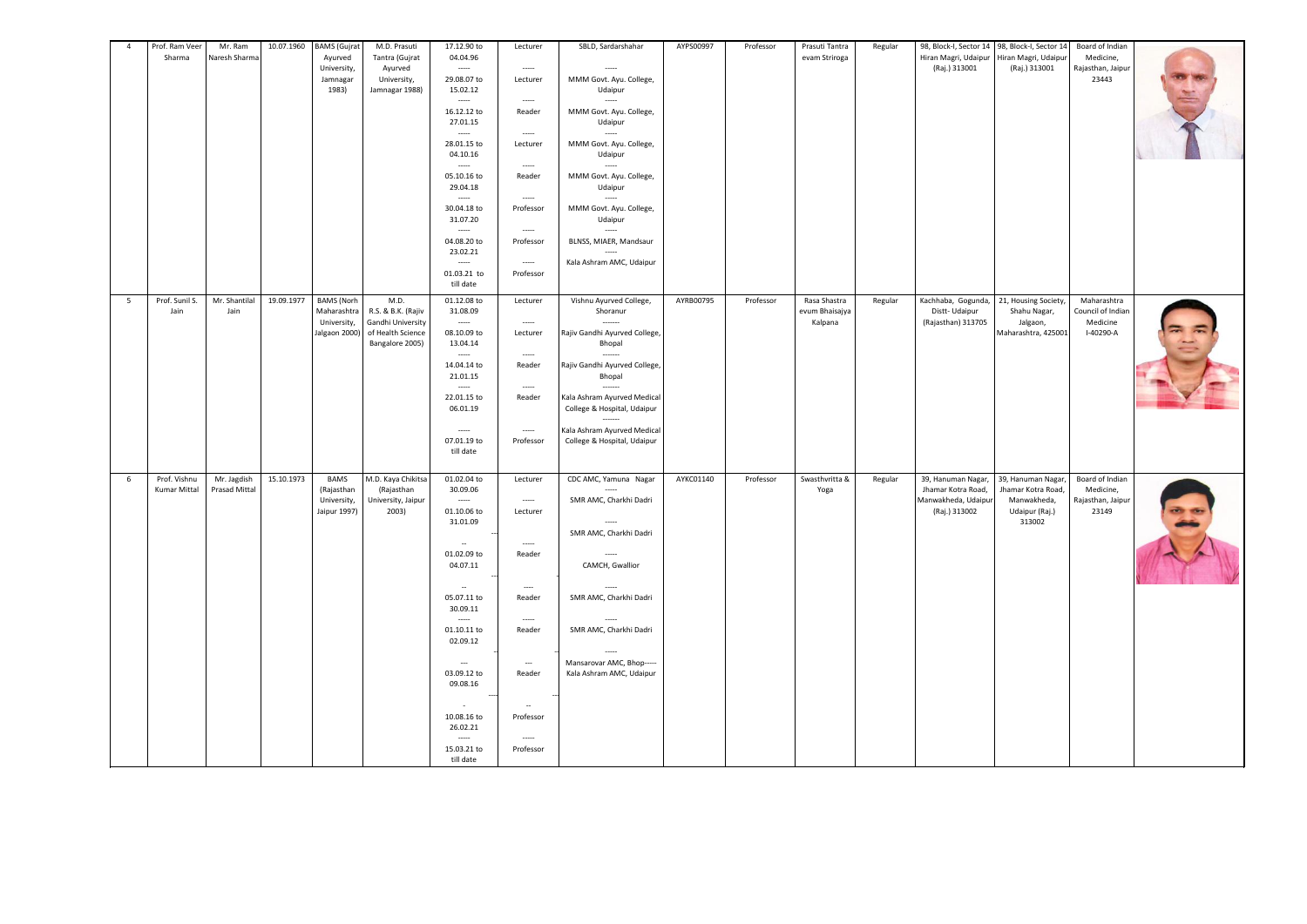|    | Prof. Arun<br>Kumar Tyagi | Mr. Om<br>Prakash Tyagi     | 15.12.1962 | <b>BAMS</b><br>(Rajasthan<br>University,<br>Jaipur 1988)        | M.D. Kaya Chikitsa<br>(Rajasthan<br>University Jaipur<br>1993)                                         | 07.03.05 to<br>17.11.10<br>$\cdots$<br>20.11.10 to<br>04.06.16<br>$\sim$<br>02.12.19 to<br>13.02.20<br>$\overline{a}$<br>15.02.20 to<br>18.04.22<br>$\cdots$<br>19.04.22 to till date | Lecturer<br>$\frac{1}{2} \left( \frac{1}{2} \right) \left( \frac{1}{2} \right) \left( \frac{1}{2} \right) \left( \frac{1}{2} \right) \left( \frac{1}{2} \right)$<br>Reader<br>------<br>Professor<br>$\sim$<br>Professor<br>$\sim$<br>Professor | Dr. S.R. Rajasthan Ayur.<br>University, Jodhpur<br>Dr. S.R. Rajasthan Ayur.<br>University, Jodhpur<br>Dhanwantri Ayur. Medical<br>Coll. & Research Centre<br>Mahatma Jyotiba Fule Ayur.<br>Mahavidyalaya, Harota,<br>Chomu, Jaipur<br>Kala Ashram Ayur. Med. Coll.<br>& Hos., Udaipur | AYKC02705 | Professor | <b>Bal Roga</b>                       | Regular | Bus Stand, Gogunda,<br>Distt-Udaipur<br>(Rajasthan) 313705                                             | 67, Ajeet Colony, Bal<br>Niketan Road,<br>Ratanada, Jodhpur,<br>Rajasthan, 342011     | Board of Indian<br>Medicine<br>Rajasthan Jaipur<br>19985                            |  |
|----|---------------------------|-----------------------------|------------|-----------------------------------------------------------------|--------------------------------------------------------------------------------------------------------|---------------------------------------------------------------------------------------------------------------------------------------------------------------------------------------|-------------------------------------------------------------------------------------------------------------------------------------------------------------------------------------------------------------------------------------------------|---------------------------------------------------------------------------------------------------------------------------------------------------------------------------------------------------------------------------------------------------------------------------------------|-----------|-----------|---------------------------------------|---------|--------------------------------------------------------------------------------------------------------|---------------------------------------------------------------------------------------|-------------------------------------------------------------------------------------|--|
| 8  | Dr. Meera Bhatt           | Mr. Krishna<br>Gopal Sharma | 30.09.1957 | <b>BAMS</b><br>(Rajasthan<br>University,<br>Jaipur 1982)        | M.D. Dravyaguna<br>(Rajasthan<br>University, Jaipur<br>1990)                                           | 03.05.08 to<br>30.09.17<br>$\cdots$<br>01.01.18 to<br>09.11.20<br>$\sim$<br>01.03.21 to<br>till date                                                                                  | Lecturer<br>$\overline{\phantom{a}}$<br>Reader<br>$\sim$<br>Reader                                                                                                                                                                              | MMM Govt. Ayu. College,<br>Udaipur<br>Dev Bhumi AMC, Dehradun<br>Kala Ashram AMC, Udaipur                                                                                                                                                                                             | AYDG00178 | Reader    | Dravyaguna                            | Regular | 83/2, Ray Magri, Near<br>Government<br>Tubewell, Badgaon,<br>Udaipur (Raj.) 313001                     | 83/2, Ray Magri,<br>Near Government<br>Tubewell, Badgaon,<br>Udaipur (Raj.)<br>313001 | Board of Indian<br>Medicine,<br>Rajasthan, Jaipur<br>18430                          |  |
| 9  | Dr. Sanjay M.             | Mr. Jayarajan<br>M.         | 25.05.1986 | <b>BAMS</b><br>(Kannur<br>University,<br>Kannur 2011)           | M.D. Panchkarma<br>(Rajiv Gandhi<br>University of<br>Health Science,<br>Banglore 2015)                 | 23.12.16 to<br>23.12.21<br>$\sim$<br>24.12.21 to till date                                                                                                                            | Lecturer<br>$\cdots$<br>Reader                                                                                                                                                                                                                  | Kala Ashram Ayurved Medical<br>College & Hospital, Udaipur<br>Kala Ashram Ayurved Medical<br>College & Hospital, Udaipur                                                                                                                                                              | AYPK00042 | Reader    | Panchkarma                            | Regular | Kala Ashram, Staff<br>Quarters, NHW-27,<br>Dholighati, Gogunda,<br>Distt-Udaipur,<br>Rajasthan, 313705 | Abhayam, Near<br>MVHSS Ariyallur,<br>Malappuram (Kerala)<br>676312                    | Travancore<br>Cochin Medical<br>Council,<br>Thiruvananthapur<br>am, Kerala<br>11391 |  |
| 10 | Dr. Shashi Kant<br>Sachan | Mr. Babu Ram<br>Sachan      | 14.10.1961 | <b>BAMS</b><br>(Rajasthan<br><b>University</b><br>Jaipur 1986)  | M.D. Rachana<br>Sharir (Rajasthan<br>University, Jaipur<br>1992)                                       | 04.12.04 to<br>05.03.11<br>$\sim$<br>01.02.22 to<br>till date                                                                                                                         | Lecturer<br>$\sim$<br>Reader                                                                                                                                                                                                                    | Rajasthan Ayurved University<br>Jodhpur<br>Kala Ashram Ayurved Medical<br>College & Hospital, Udaipur                                                                                                                                                                                 | AYRS01196 | Reader    | Rachana Sharir                        | Regular | Bus Stand, Gogunda,<br>Distt-Udaipur<br>(Rajasthan) 313705                                             | 29, Ekta Nagar,<br>Ramjanji ka Hattha,<br>Banar Road, Jodhpur,<br>342027              | Board of Indian<br>Medicine,<br>Rajasthan, Jaipur<br>19408                          |  |
| 11 | Dr. Rajalakshm<br>R.      | Mr. K.<br>Rajappan          | 11.02.1986 | <b>BAMS</b> (Calicut<br>University,<br>Calicut, Kerala<br>2011) | M.D. Agad Tantra<br>avum Vidhi<br>Vaidyaka (R.G.<br>University of<br>Health Science,<br>Banglore 2016) | 01.05.17 to<br>01.05.22<br>$\sim$<br>02.05.22 to<br>till<br>date                                                                                                                      | Lecturer<br>$\sim$<br>Reader                                                                                                                                                                                                                    | Kala Ashram Ayurved Medical<br>College & Hospital, Udaipur<br>Kala Ashram Ayurved Medical<br>College & Hospital, Udaipur                                                                                                                                                              | AYAT00021 | Reader    | Agad Tantra<br>avum Vidhi<br>Vaidyaka | Regular | Bus Stand, Gogunda,<br>Distt-Udaipur<br>(Rajasthan) 313705                                             | "Moozhiyil",<br>Perumbillissery,<br>Cherpu, Trissur<br>(Kerala) 680561                | The Travancore<br>Cochim Council of<br>Indian System of<br>Medicine 12652           |  |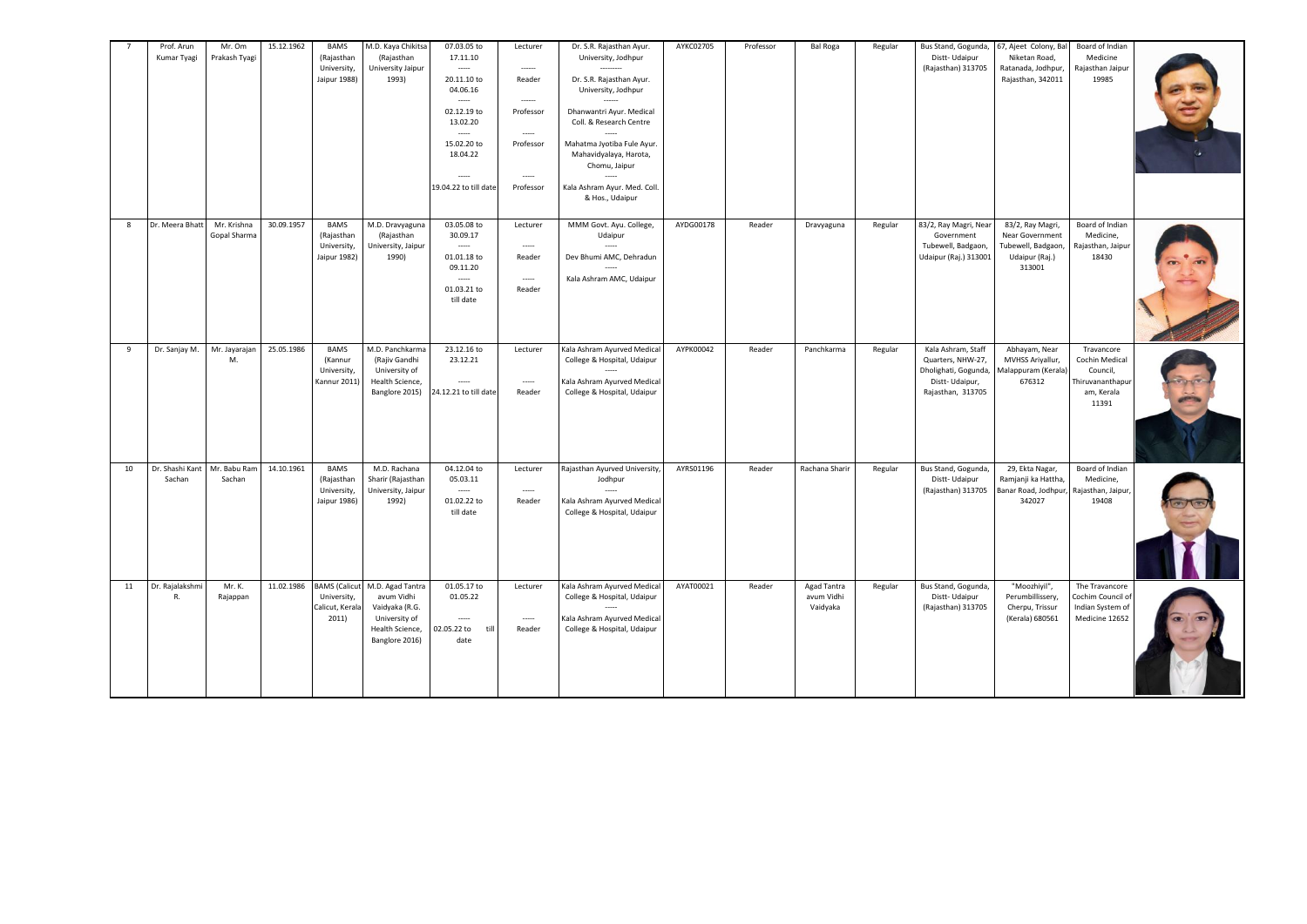| 12 | Dr. Anant Kumar<br>Shindhe    | Mr. Rajaram<br>Shindhe             | 16.06.1984 | <b>BAMS</b><br>(Rajiv Gandh<br>University of<br>Health<br>Sciences,<br>Karnataka<br>2009) | M.S. Shalya Tantra<br>(Rajiv Gandhi<br>University of<br>Health Science,<br>Karnataka<br>2012)    | 18.08.11 to<br>31.10.11<br>-----<br>01.11.11 to<br>16.04.12<br>18.04.12 to<br>01.01.15<br>-----<br>20.08.15 to<br>19.12.16<br>-----<br>22.12.16 to<br>01.07.18<br>-----<br>02.07.18 to<br>28.12.18<br>-----<br>29.12.18 to<br>22.03.21<br>$\overline{\phantom{a}}$<br>18.04.22 to<br>till date | Lecturer<br>-----<br>Lecturer<br>Lecturer<br>$\sim$<br>Lecturer<br>-----<br>Lecturer<br>-----<br>Reader<br>$\overline{\phantom{a}}$<br>Reader<br>$\sim$<br>Reader | Ashwini Ayur. Medical College<br>Hos. & Research Centre,<br>Karnataka<br>Dharma Ayur Med. Coll. &<br>Hospital, Tamil Nadu<br>JSS Ayurveda Medical College,<br>Mysore<br>Ramakrishna Ayur. Medi. Coll<br>Hos. & Research Centre,<br>Banglore<br>Desh Bhagat Ayurvedic<br>Medical Coll. & Hospital,<br>Mandi Gobindgarh<br>$\sim$<br>Desh Bhagat Ayur. Med. Coll.<br>& Hospital,<br>Mandi Gobindgarh<br>Shiva Ayur. Med. College &<br>Hospital, Bilaspur<br>Kala Ashram Ayur. Med. Coll.<br>& Hospital, Udaipur | AYST00514 | Reader   | Shalya Tantra                           | Regular | Bus Stand, Gogunda,<br>Distt-Udaipur<br>(Rajasthan) 313705                                                             | 74, Jwalamukhi,<br>Chamundeshwari<br>Block, 2nd Stage<br>Siddarthanagar,<br>Mysore (Karnataka)<br>570011  | The Karnataka<br>Ayurvedic &<br>Unani<br>Practitioners<br>Board, Karnataka<br>23173 |  |
|----|-------------------------------|------------------------------------|------------|-------------------------------------------------------------------------------------------|--------------------------------------------------------------------------------------------------|------------------------------------------------------------------------------------------------------------------------------------------------------------------------------------------------------------------------------------------------------------------------------------------------|-------------------------------------------------------------------------------------------------------------------------------------------------------------------|---------------------------------------------------------------------------------------------------------------------------------------------------------------------------------------------------------------------------------------------------------------------------------------------------------------------------------------------------------------------------------------------------------------------------------------------------------------------------------------------------------------|-----------|----------|-----------------------------------------|---------|------------------------------------------------------------------------------------------------------------------------|-----------------------------------------------------------------------------------------------------------|-------------------------------------------------------------------------------------|--|
| 13 | Dr. Rekha                     | Mr. Om<br>Prakash                  | 12.10.1992 | <b>BAMS</b><br>(Dr. S.R.<br>Rajasthan<br>Ayu. Univ.<br>Jodhpur<br>2019                    | M.D.<br>Ayurved Samhita<br>Evum Siddhant<br>(Gujarat Ayurved<br>University,<br>Jamnagar<br>2021) | 09.12.21 to till date                                                                                                                                                                                                                                                                          | Lecturer                                                                                                                                                          | Kala Ashram Ayurved Medical<br>College & Hospital, Udaipur                                                                                                                                                                                                                                                                                                                                                                                                                                                    | AYSS01551 | Lecturer | Ayurved Samhita<br>Evum Siddhant        | Regular | Bus Stand, Gogunda,<br>Distt-Udaipur<br>(Rajasthan) 313705                                                             | 98, Chimana Bari, Old<br>Bus Stand Ke Pas,<br>Piper City, Jodhpur,<br>Rajasthan, 342601                   | Board of Indian<br>Medicine,<br>Rajsthan, Jaipur<br>27102                           |  |
| 14 | Dr. Urvashi<br>Sharma         | Mr. Chandra<br>Prakash<br>Sharma   | 08.12.1992 | <b>BAMS</b><br>(Dr. S.R.<br>Rajasthan<br>Ayu. Univ.<br>Jodhpur<br>2019                    | M.D.<br>Kriya Sharir<br>(Dr. S.R. Rajasthan<br>Ayu. Univ. Jodhpur<br>2021)                       | 06.12.21 to<br>till date                                                                                                                                                                                                                                                                       | Lecturer                                                                                                                                                          | Kala Ashram Ayurved Medical<br>College & Hospital, Udaipur                                                                                                                                                                                                                                                                                                                                                                                                                                                    | AYKS00953 | Lecturer | Kriya Sharir                            | Regular | Bus Stand, Gogunda,<br>Distt-Udaipur<br>(Rajasthan) 313705                                                             | 1111/28, gali no. 2,<br>hanuman nagar,<br>bihari ganj, Ajmer,<br>Rajasthan, 305001                        | Board of Indian<br>Medicine,<br>Rajsthan, Jaipur<br>27175                           |  |
| 15 | Dr. Anamika<br>Vyas           | Mr. Surendra<br>Vyas               | 20.06.1989 | <b>BAMS</b><br>(Dr. S.R.<br>Rajasthan<br>Ayu. Univ.<br>Jodhpur<br>2019                    | M.D.<br>Rachana Sharir<br>(Dr. S.R. Rajasthan<br>Ayu. Univ. Jodhpur<br>2021)                     | 18.12.21 to<br>till date                                                                                                                                                                                                                                                                       | Lecturer                                                                                                                                                          | Kala Ashram Ayurved Medical<br>College & Hospital, Udaipur                                                                                                                                                                                                                                                                                                                                                                                                                                                    | AYRS01135 | Lecturer | Rachana Sharir                          | Regular | Bus Stand, Gogunda,<br>Distt-Udaipur<br>(Rajasthan) 313705                                                             | Chotta Bazar,<br>Mangrol, Baran,<br>Rajasthan, 325215                                                     | Board of Indian<br>Medicine,<br>Rajsthan, Jaipur<br>27346                           |  |
| 16 | Dr. Priyanka<br>Bohra         | Mr. Samrth Lal<br>Bohra            | 23.01.1993 | <b>BAMS (DSRRA</b><br>University,<br>Jodhpur Raj<br>2016)                                 | M.D. Rasa Shastra<br>&<br>Bhaishajya<br>Kalpana<br><b>DSRRA University</b><br>Jodhpur Raj. 2020) | 01.03.2021 to<br>15.04.2021<br>16.08.21 to<br>till date                                                                                                                                                                                                                                        | Lecturer<br>$\sim$<br>Lecturer                                                                                                                                    | PD Shiv Shaktilal Sharma<br>AMC, Ratlam<br>Kala Ashram Ayurved Medical<br>College & Hospital, Udaipur                                                                                                                                                                                                                                                                                                                                                                                                         | AYRB01503 | Lecturer | Rasa Shastra &<br>Bhaishajya<br>Kalpana | Regular | Kala Ashram, Staff<br>Quarters, NHW-27,<br>Village-Bansada, Tehsil<br>Gogunda, Distt-<br>Udaipur (Rajasthan)<br>313705 | Village- Brahmano Ki<br>Sareri<br>Tashil - Asind,<br>District - Bhilwara<br>(Rajasthan)<br>Pin No. 311026 | Board of Indian<br>Medicine,<br>Rajasthan, Jaipur<br>27325                          |  |
| 17 | Dr. Vasundhara<br>Jaluthariya | Mr. Radhey<br>Shyam<br>Jaluthariya | 17.10.1998 | <b>BAMS</b><br>(Dr.S.R.Rajast<br>hanAyurvedU<br>niversity,<br>Jodhpur 2014)               | M.D. Rasa Shastra<br>& Bhaishajya<br>Kalpana (I.P.G.T &<br>R.A., Gujarat 2019)                   | 16.08.21 to<br>till date                                                                                                                                                                                                                                                                       | Lecturer                                                                                                                                                          | Kala Ashram Ayurved Medical<br>College & Hospital, Udaipur                                                                                                                                                                                                                                                                                                                                                                                                                                                    | AYRB01649 | Lecturer | Agad Tantra<br>avum Vidhi<br>Vaidyaka   | Regular | 264-E, B-Block, Meera<br>Nagar, Bhuwana,<br>Udaipur (Raj.) 313001                                                      | 86, Ashok Vihar,<br>Mahal Road,<br>Jagatpura, Jaipur,<br>Rajasthan-<br>302017                             | Board of Indian<br>Medicine,<br>Rajasthan, Jaipur<br>26513                          |  |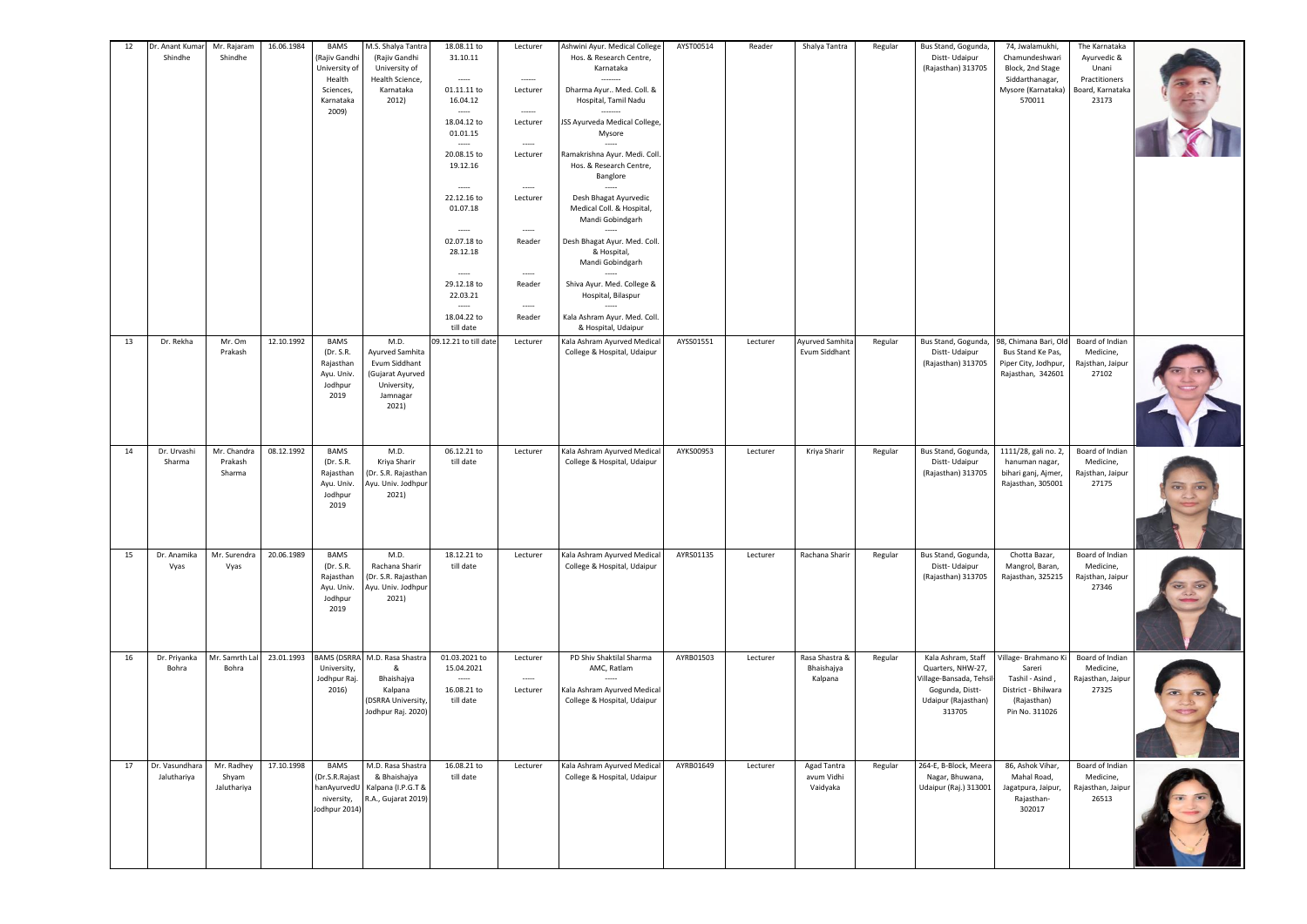| 18       | Dr. Abhay Vyas                       | Mr. Narsingh<br>Dev Vyas                    | 03.05.1989               | BAMS<br>(Dr. S.R.<br>Rajasthan<br>Ayu. Univ.<br>Jodhpur<br>2017)                                   | M.D.<br>Dravyaguna<br>(Dr. S.R. Rajasthan<br>Ayu. Univ. Jodhpur<br>2021)                                                                      | 18.12.21 to<br>till date                                                                                                                       | Lecturer                                                           | Kala Ashram Ayurved Medical<br>College & Hospital, Udaipur                                                                                                                         | AYDG01597              | Lecturer             | Dravyaguna                                          | Regular | Bus Stand, Gogunda,<br>Distt-Udaipur<br>(Rajasthan) 313705                                                                   | 372, Vasundhara<br>Colony, Tonk Road,<br>Jaipur, Durgapura,<br>Rajasthan, 302018                               | Board of Indian<br>Medicine,<br>Rajasthan, Jaipur<br>26401                                                           |  |
|----------|--------------------------------------|---------------------------------------------|--------------------------|----------------------------------------------------------------------------------------------------|-----------------------------------------------------------------------------------------------------------------------------------------------|------------------------------------------------------------------------------------------------------------------------------------------------|--------------------------------------------------------------------|------------------------------------------------------------------------------------------------------------------------------------------------------------------------------------|------------------------|----------------------|-----------------------------------------------------|---------|------------------------------------------------------------------------------------------------------------------------------|----------------------------------------------------------------------------------------------------------------|----------------------------------------------------------------------------------------------------------------------|--|
| 19       | Dr. Shuruti<br>Prakash               | Mr. Shiv<br>Prasad                          | 20.11.1987               | <b>BAMS</b><br>(Bharati<br>Vidyapeeth<br>Deemed<br>University,<br>Pune (India)<br>2013)            | M.D. Rog Nidan<br>Avum Vikriti<br>Vigyana<br>(Maharashtra<br>University of<br>Health Sciences,<br>Nashik, India<br>2017)                      | 01.11.18 to<br>03.12.19<br>05.12.19 to<br>till date                                                                                            | Lecturer<br>$\sim$<br>Lecturer                                     | Prem Raghu A.M.C. &<br>Hospital, Hathras<br>Kala Ashram Ayurved Medical<br>College & Hospital, Udaipur                                                                             | AYRN00115              | Lecturer             | Rog Nidan Avum<br>Vikriti Vigyana                   | Regular | Flat No 402, Vinayak<br>Residency, New<br>Keshav Nagar,<br>Udaipur, Rajasthan,<br>313001                                     | 1-H-5, Mahaveer<br>Nagar-3, Indrapura,<br>Kota, Rajasthan,<br>324005                                           | Board of Indian<br>Medicine,<br>Rajasthan, Jaipur<br>28737                                                           |  |
| 20       | Dr. Shishir<br>Shirsath              | Mr. Eknath N.<br>Shirsath                   | 31.12.1986               | <b>BAMS</b><br>Maharashtra<br>University of<br>Health<br>Sciences,<br>Nashik 2010)                 | M.D. Rog Nidan<br>Avum Vikriti<br>Vigyana<br>(Maharashtra<br>University of<br>Health Sciences,<br>Nashik, India 2016)                         | 02.05.18 to<br>08.01.21<br>27.08.21 to<br>till date                                                                                            | Lecturer<br>$\overline{\phantom{a}}$<br>Lecturer                   | B.N.M. Educational Trust,<br>Vijayapur<br>Kala Ashram Ayurved Medical<br>College & Hospital, Udaipur                                                                               | AYRN00605              | Lecturer             | Rog Nidan Avum<br>Vikriti Vigyan                    | Regular | Kala Ashram, Staff<br>Quarters, NHW-27,<br>Dholighati, Gogunda,<br>Distt-Udaipur,<br>Rajasthan, 313705                       | Vimal Niwas,<br>Khandoba Nagar,<br>Shevgaon,<br>Ahmednagar, Mah.<br>414502                                     | Maharashtra<br>Council of Indian<br>Medicine,<br>Mumbai<br>I-66806-A                                                 |  |
| 21<br>22 | Dr. Raviraj<br>Nikam<br>Dr. Hemanshu | Mr. Vasant<br>Shankar Nikan<br>Mr. Mahaveer | 02.02.1990<br>14.07.1991 | <b>BAMS</b><br>Maharashtra<br>University of<br>Health<br>Sciences,<br>Nashik, 2013)<br><b>BAMS</b> | M.D. Rog Nidan<br>Avum Vikriti<br>Vigyana<br>(Maharashtra<br>University of<br>Health Sciences,<br>Nashik, India<br>2019)<br>M.D. Kayachikitsa | 01.09.21 to<br>till date<br>13.01.20 to                                                                                                        | Lecturer<br>Lecturer                                               | Kala Ashram Ayurved Medical<br>College & Hospital, Udaipur<br>Divya Jyoti AMC, Modi Nagar                                                                                          | AYRN00912<br>AYKC02839 | Lecturer<br>Lecturer | Rog Nidan Avum<br>Vikriti Vigyana<br>Swasthvritta & | Regular | Kala Ashram, Staff<br>Quarters, NHW-27,<br>Dholighati, Gogunda,<br>Distt-Udaipur,<br>Rajasthan, 313705<br>33-A, Road No 4-A, | a/p-Apashinge,<br>Vistrict- Satara, State<br>Maharashtra, Pin<br>Code 415518<br>B-7, Mohan Bari,               | Maharashtra<br>Council of Indian<br>Medicine,<br>Mumbai<br>I-76686-A<br>Board of Indian                              |  |
|          | Jain                                 | Prasad Jain                                 |                          | (Rajasthan<br>Ayurved<br>University,<br>lodhpur 2016)                                              | (Rajasthan<br>Ayurved<br>University,<br>Jodhpur 2019)                                                                                         | 12.03.21<br>$\sim$<br>15.03.21 to<br>till date                                                                                                 | $\cdots$<br>Lecturer                                               | Kala Ashram AMC, Udaipur                                                                                                                                                           |                        |                      | Yoga                                                | Regular | Ashok Nagar, Udaipur<br>(Raj.) 313001                                                                                        | Surajpole Gate,<br>Jaipur (Raj.) 302003                                                                        | Medicine,<br>Rajasthan, Jaipur<br>26887                                                                              |  |
| 23       | Dr. Anish<br>Viswanadhan             | Mr<br>Vishwanadhan<br>K.K.                  | 12.02.1986               | <b>BAMS</b><br>Rajiv Gandh<br>University of<br>Health<br>Sciences,<br>Karnataka<br>2012)           | M.S. Shalya Tantra<br>(Rajiv Gandhi<br>University of<br>Health Sciences,<br>Karnataka 2014)                                                   | 15.11.17 to<br>30.10.18<br>$\sim$<br>05.11.18 to<br>04.07.19<br>24.12.19 to<br>28.02.21<br>01.03.21 to<br>31.12.21<br>01.01.22 to<br>till date | Lecturer<br>Lecturer<br>Lecturer<br>$\sim$<br>Lecturer<br>Lecturer | Mahaveer AMC,<br>Meerut<br>Shiv Shakti AMC.<br>Mansa<br>Kala Ashram AMC & Hospital,<br>Udaipur<br>Kala Ashram AMC & Hospital,<br>Udaipur<br>Kala Ashram AMC & Hospital,<br>Udaipur | AYST01292              | Lecturer             | Prasuti Tantra<br>Evum Stri Roga                    | Regular | Bus Stand, Gogunda,<br>Distt-Udaipur<br>(Rajasthan) 313705                                                                   | Kochuveettil,<br>Nellikuzhi PO,<br>Kothamangalam,<br>Ernakulam (Kerala)<br>686691                              | The Travancore-<br>Cochin Medical<br>Council for Indian<br>Systems of<br>Medicine,<br>Thiruvanathapura<br>m<br>13879 |  |
| 24       | Dr. Priyanka<br>Kumari               | Mr. Ramjas                                  | 22.07.1994               | BAMS (Pt.<br><b>B.D.S.</b><br>University of<br>Health<br>Science,<br>Rohtak 2017                   | M.S. Prasuti Evum<br>Stri Roga (Rajiv<br>Gandhi University<br>of Health Sciences,<br>Karnataka 2021)                                          | 16.06.22 to<br>till<br>date                                                                                                                    | Lecturer                                                           | Kala Ashram AMC & Hospital,<br>Udaipur                                                                                                                                             | Applied                | Lecturer             | Prasuti Tantra<br>Evum Stri Roga                    | Regular | C/o Dr. Manoj<br>Agarwal, Flat No 304,<br>The Orbit-2<br>Apartment, New<br>Bhupalpura, Udaipur<br>(Rajasthan) 313001         | W/o Dr. Utsava<br>Nandwana, Bohara<br>Aohalla, Pani Ki Khe<br>Ke Pass, Kaithoon,<br>Kota (Rajasthan)<br>325001 | Council of Indian<br>Medicine,<br>Haryana,<br>Panchkula 26216                                                        |  |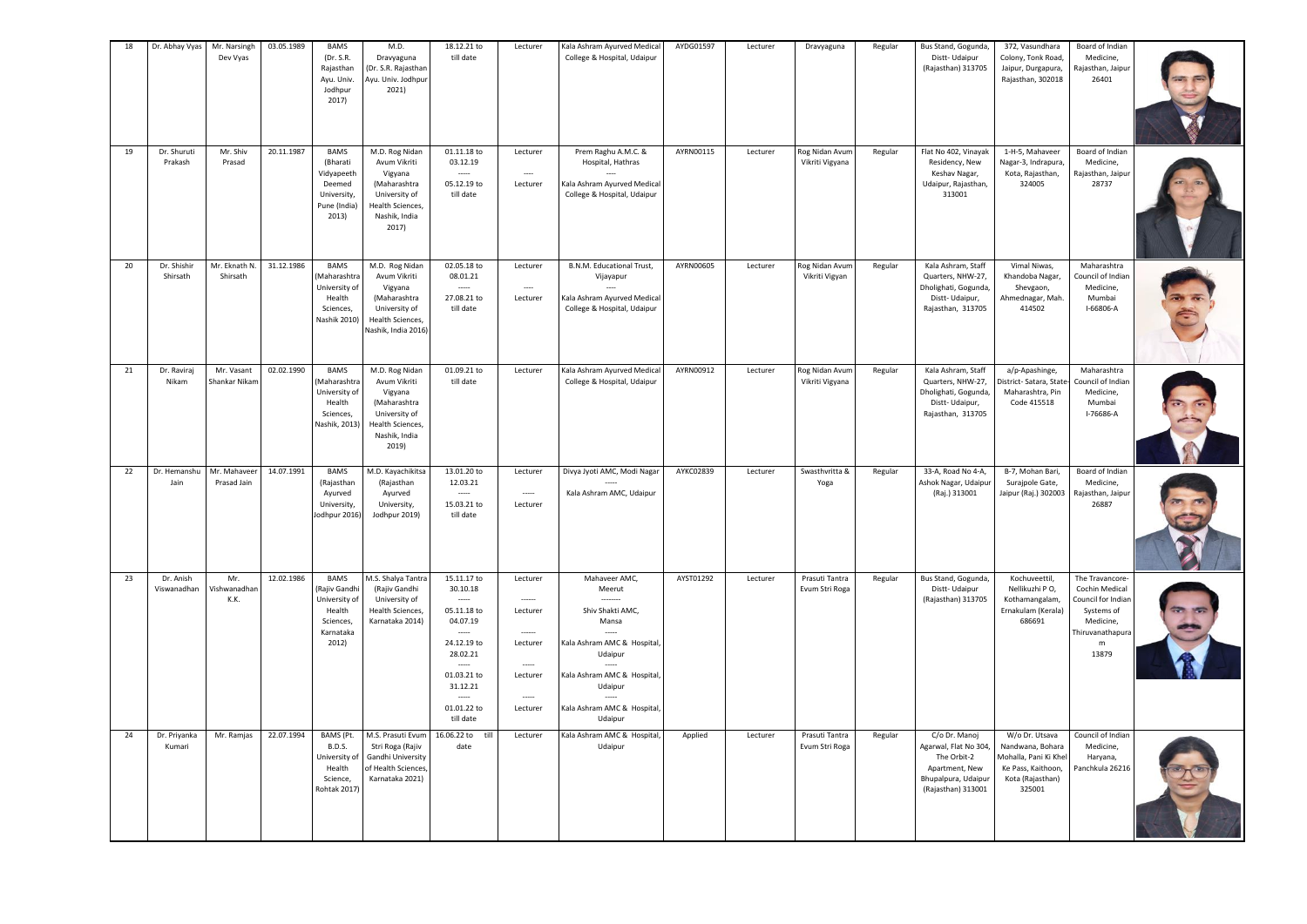| 25<br>26 | Dr. Neetu Singh<br>Siyag<br>Dr. Kamlesh | Mr. Mohan<br>Ram Siyag<br>Mr. Hari | 05.02.1992<br>26.11.1987 | <b>BAMS</b><br>(Dr. S.R.<br>Rajasthan<br>Ayu. Univ.<br>Jodhpur<br>2017)<br>BAMS     | M.D.<br><b>Bal Roga</b><br>(Dr. S.R. Rajasthan<br>Ayu. Univ. Jodhpur<br>2021)<br>M.D. Kayachikitsa | 02.12.21 to<br>till date<br>12.12.18 to                                        | Lecturer                                               | Kala Ashram AMC & Hospital,<br>Udaipur<br>Kala Ashram AMC & Hospital,            | AYKB00792<br>AYKC00084 | Lecturer | <b>Bal Roga</b><br>Kaya Chikitsa | Regular<br>Regular | Bus Stand, Gogunda,<br>Distt-Udaipur<br>(Rajasthan) 313705<br>C/o Mr. Pannalal                        | C-12, Krishna Nagar,<br>New Pali Road, Basni<br>Jodhpur K.U.M.<br>Bhagat Ki Kothi,<br>Jodhpur, Rajasthan,<br>342005                         | Board of Indian<br>Medicine,<br>Rajsthan, Jaipur<br>26741             |  |
|----------|-----------------------------------------|------------------------------------|--------------------------|-------------------------------------------------------------------------------------|----------------------------------------------------------------------------------------------------|--------------------------------------------------------------------------------|--------------------------------------------------------|----------------------------------------------------------------------------------|------------------------|----------|----------------------------------|--------------------|-------------------------------------------------------------------------------------------------------|---------------------------------------------------------------------------------------------------------------------------------------------|-----------------------------------------------------------------------|--|
|          | Kumar Gurjar                            | Vallabh Gurjar                     |                          | (Dr. S.R.<br>Rajasthan<br>Ayu. Univ.<br>Jodhpur<br>2014)                            | (Dr. S.R. Rajasthan<br>Ayu. Univ. Jodhpur<br>2018)                                                 | 31.12.21<br>01.01.22 to<br>till date                                           | Lecturer<br>Lecturer                                   | Udaipur<br>Kala Ashram AMC & Hospital,<br>Udaipur                                |                        | Lecturer |                                  |                    | Katariya, 114-C,<br>Ambamata Scheme,<br>Udaipur, Rajasthan,<br>313001                                 | Village Nimoda, Distt-<br>Kota (Raj.) 325201                                                                                                | Board of Indian<br>Medicine,<br>Rajsthan, Jaipur<br>26125             |  |
| 27       | Dr. Norangi<br>Vishnoi                  | Mr. Babu Lal<br>Vishnoi            | 30.06.1992               | <b>BAMS</b><br>(Rajasthan<br>Ayurved<br>University,<br>Jodhpur 2016)                | M.D. Kaya Chikitsa<br>(Rajasthan<br>Ayurved<br>University,<br>Jodhpur 2020)                        | 01.02.21 to<br>till date                                                       | Lecturer                                               | Kala Ashram Ayurved Medical<br>College & Hospital, Udaipur                       | AYKC03060              | Lecturer | Kaya Chikitsa                    | Regular            | Pratap Chouk,<br>Gogunda, District<br>Udaipur (Raj.) 313705 District Bikaner (Raj.)                   | 163, Vishnoi Vas,<br>Jdasar, Tehsil Nokha<br>334802                                                                                         | Board of Indian<br>Medicine,<br>Rajasthan, Jaipur<br>27279            |  |
| 28       | Dr. Shreyas<br>Kumbhar                  | Mr. Bapurao<br>Gangaram<br>Kumbhar | 02.12.1987               | BAMS<br>(Maharashtra<br>University of<br>Health<br>Sciences.<br>Nashik 2012)        | M.D. Kayachikitsa<br>(Maharashtra<br>University of<br>Health Sciences,<br>Nashik 2016)             | 01.03.22 to<br>till date                                                       | Lecturer                                               | Kala Ashram Ayurved Medical<br>College & Hospital, Udaipur                       | AYKC03402              | Lecturer | Kaya Chikitsa                    | Regular            | Kala Ashram, Staff<br>Quarters, NHW-27,<br>Dholighati, Gogunda<br>Distt-Udaipur,<br>Rajasthan, 313705 | Bapurao Gangaram<br>Kumbhar, Gajanan<br>Krupa, Behind<br>Pharmacy College,<br>Saldapur, Vidyanagar<br>Karad, Satara,<br>Maharashtra, 415124 | Maharashtra<br>Council of Indian<br>Medicine,<br>Mumbai,<br>I-73697-A |  |
| 29       | Dr. Shikha                              | Mr.<br>Dharamabir                  | 08.12.1992               | <b>BAMS</b><br>(University of<br>Delhi 2017)                                        | M.D. Kaya Chikitsa<br>(University of<br>Delhi 2021)                                                | 09.12.21 to<br>27.04.22<br>28.04.22 to<br>12.06.22<br>13.06.22 to<br>till date | Lecturer<br>$\cdots$<br>Lecturer<br>$\sim$<br>Lecturer | Kala Ashram AMC, Udaipur<br>Kala Ashram AMC, Udaipur<br>Kala Ashram AMC, Udaipur | AYKC03408              | Lecturer | Panchkarma                       | Regular            | Bus Stand, Gogunda,<br>Distt-Udaipur<br>(Rajasthan) 313705                                            | T 10, Samudayik<br>Bhawan Ke Pichhe<br>Ambedkar Colony,<br>Kunhadi, Kota (Raj.)<br>324008                                                   | Delhi Bharatiya<br>Chikitsa Parishad<br>New Delhi<br>DBCP/A/8760      |  |
| 30       | Dr. Chhagan Lal                         | Mr. Harman<br>Ram                  | 15.11.1994               | <b>BAMS</b><br>(Dr. S.R.<br>Rajasthan<br>Ayurved<br>University,<br>Jodhpur<br>2019) | M.S.<br>Shalya Tantra (Dr.<br>S.R. Rajasthan<br>Ayurved<br>University,<br>Jodhpur 2021)            | 01.12.21 to<br>till date                                                       | Lecturer                                               | Kala Ashram Ayurved Medical<br>College & Hospital, Udaipur                       | AYST02020              | Lecturer | Shalya Tantra                    | Regular            | Bus Stand, Gogunda,<br>Distt-Udaipur<br>(Rajasthan) 313705                                            | Village Dhundhara,<br>Tehsil Luni, Disttict<br>Jodhpur (Raj.)<br>342801                                                                     | Board of Indian<br>Medicine<br>Rajasthan Jaipur<br>27643              |  |
| 31       | Dr. Hemant<br><b>Kumar Nagar</b>        | Mr. Bal Kishan                     | 08.05.1992               | BAMS<br>(Dr. S.R.<br>Rajasthan<br>Ayurved<br>University,<br>Jodhpur<br>2019)        | M.S.<br>Shalakya Tantra<br>(Gujarat Ayurved<br>University,<br>Jamnagar<br>2021)                    | 06.12.21 to<br>till date                                                       | Lecturer                                               | Kala Ashram Ayurved Medical<br>College & Hospital, Udaipur                       | AYSK00989              | Lecturer | Shalakya Tantra                  | Regular            | Bus Stand, Gogunda,<br>Distt-Udaipur<br>(Rajasthan) 313705                                            | Village Lakdai, Tehsil<br>Kishanganj, District<br>Baran (Raj.) 325216                                                                       | Board of Indian<br>Medicine<br>Rajasthan Jaipur<br>27600              |  |